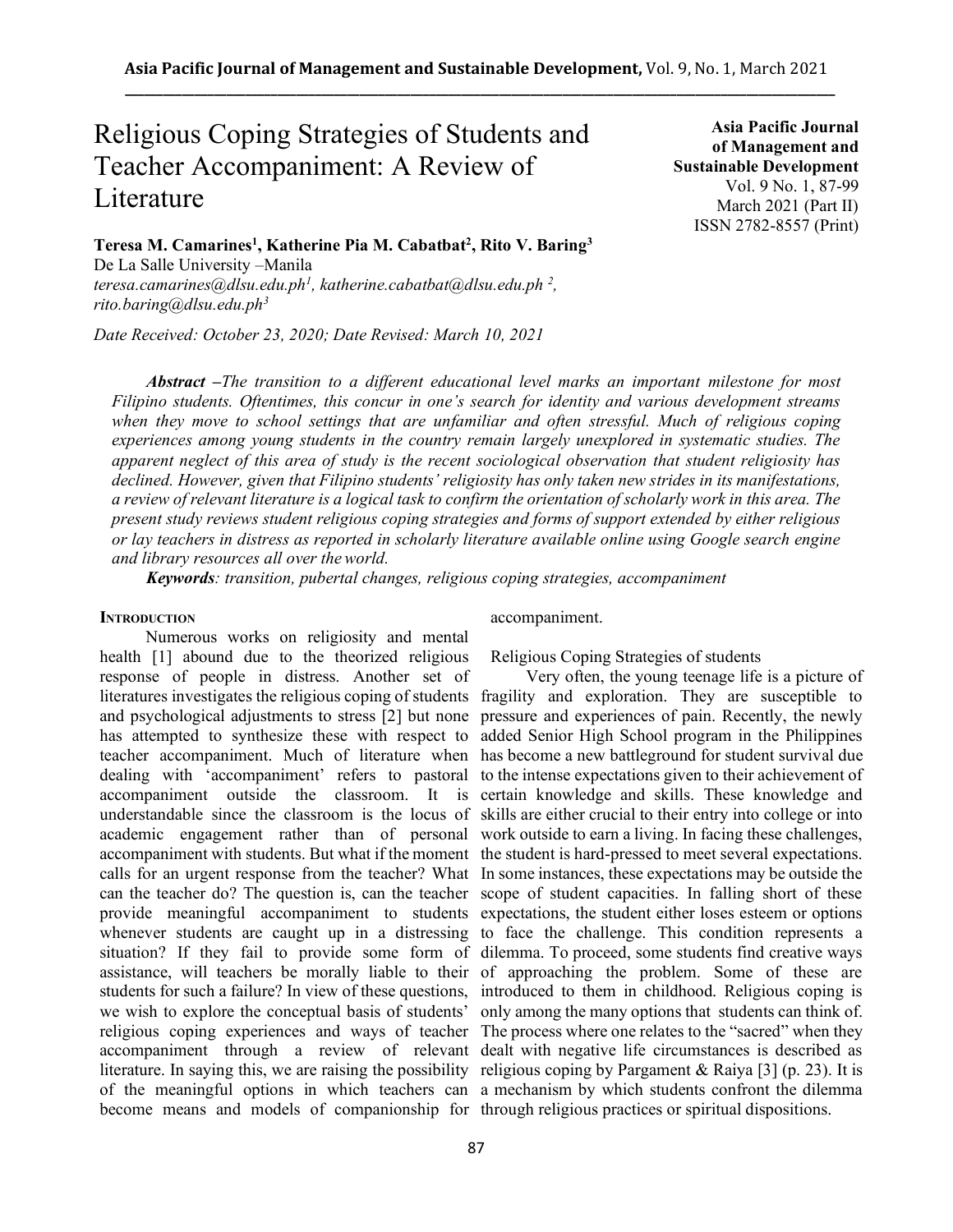# Teacher Accompaniment

This paper was an exploration of various literature in support of the developed Teacher Accompaniment Scale [4]. Teacher accompaniment is largely undiscussed because teachers are not expected traditionally to provide accompaniment to students who are in distress. Teachers are expected to teach students and make assessment of their performance rather than devise the means for accompaniment whether their students are stressed by academic demands. In the school setting it is the guidance counsellor who is expected to provide interventions to students in distress. Beside the guidance counsellors, personalities from the religious congregations provide comfort and accompaniment through religious interpretations of their experiences.

## **OBJECTIVES OF THE STUDY**

This paper focused on reviewing scholarly literatures about religious coping strategies and forms of support extended by either religious or lay teachers to students in distress caused by academic stress or school setting. As a preliminary exploration of literature, this research supports the measure on Teacher Accompaniment [4].

### **MATERIALS AND METHODS**

The present work probes into the unique insights achieved in previous studies conducted in the Philippines, Asia and the west on religious coping strategies of students and teachers' accompaniment. Our primary approach to the current literature review is a meta-analysis spanning the period within 2000 present. Pedneault [5] defined meta-analysis as a study of previous works that draw an integrated perspective of the subject matter. In using a meta-analysis method, the researchers reviewed and evaluated the trends of previously published articles and journals.

In conducting this literature review, we examined the practical value of the criteria used in Higgin's "*Cochrane Handbook for Systematic Reviews of Interventions* Version 5.1.0" [6] [2] [7]. It utilized four components under the acronym PICO (**P**articipants, **I**nterventions, **C**omparisons and **O**utcomes). Ano and Vasconcelles' [2] steps and procedure covered a search strategy, criteria for inclusion, and effect size serve as a guide in conducting the review, and the sixphase guide in conducting thematic analysis of Braun & Clarke [7]. From the abovementioned sources, we decided that a modified search criteria would be practical for our intentions. The researchers considered

the inputs of these three authors to come up with a simplified analysis of the data gathered.

## **Search Strategy and PICO**

The researchers utilized a computer search using Google search engine and other databases from DLSU library using the keywords: students' religious coping, and teacher accompaniment. To sharpen the focus the researchers looked for scholarly articles, dissertations and thesis that dealt with religious coping experiences of students and an articulation of ways and modes of teacher accompaniment.

Materials (Participant) to be included should be sufficiently broad to include a diverse range of studies but narrow enough to address the problem. These studies include those that come from the Philippines, Asia, and outside Asia and cover students in the basic education and tertiary levels that show prevalence and intensity of the teacher's assistance and support to students experiencing distress in the academic setting. We generate an integrated perspective as we make comparisons of the relevant studies. We want to gain a deeper appreciation of the extent to which teachers can provide meaningful accompaniments to students under stress. Through this analysis, we identify directions, which the previous literature is indicating.

Aside from the Google Web Search or Google *search engine*, the researchers selected four from the 32 list of *databases* in the DLSU library. A search engine is defined as a computer program that explores databases and different sites from the internet for the documents containing keywords specified by a user [8] while a *database* is "an organized collection of electronic, digitized information that can be searched in a variety of ways" [9].

The researchers selected online journals which include EBSCO, Philippine e-Journals, JSTOR, Taylor and Francis and ProQuest Digital Dissertations. For eBooks, Taylor & Francis and Springer 2011 were the utilized databases. In choosing the different search engine and databases, the researchers highlight the reasons for considerations of the chosen databases:

- a. Google Web Search was considered as not only the most used but also the most popular search engine;
- b. EBSCO became the leading provider of digitized research information for over 70 years. It partnered with libraries with the aim of improving the quality and content of research [10];
- c. Philippine e-Journal comprises the online compilation of the academic publications of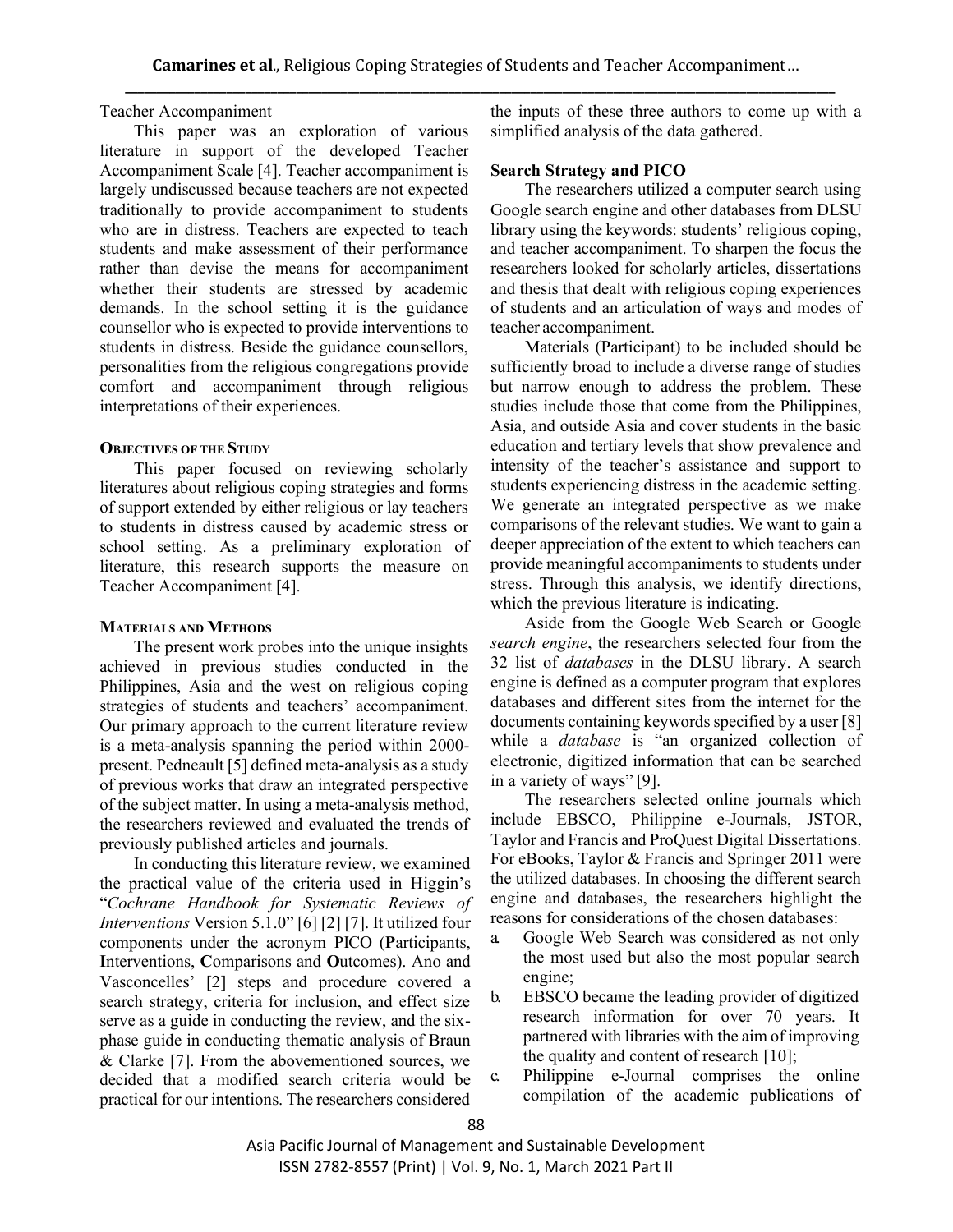various HEI's and professional organizations making it easier to locate related studies. This becomes available through the Web-based platform hosted by C&E Publishing, Inc. [11];

- d. JSTOR is a short term for Journal Storage and a digital library founded in 1995. This covers a wide range of disciplines of archival issues [12];
- e. Taylor & Francis Online "is the journal content platform for the Taylor & Francis Group. This Taylor & Francis and Routledge" [13]. This is established to address the needs of easier access of related researches [14]and;
- f. Springer is considered as the world's second largest STM publisher through its online service-SpringerLink. Aside from providing high quality peer-reviewed journals, one of its strengths in terms of service is "delivering journals or articles in PDF or HTML format prior to the printing of the publication" [15].

gives online access to all journals published by of religious coping of students due to academic stress. Table 1 presents the volume of data using the topic It was observed that using Google search engine provides the greater volume of data as compared to other databases.

| Table 1. Search engine and databases volume of data of religious coping due to academic stress |  |
|------------------------------------------------------------------------------------------------|--|
|------------------------------------------------------------------------------------------------|--|

| <b>TOPIC</b>                                                             |                                              |                  |                       | Volume of Data |                  |          |                         |
|--------------------------------------------------------------------------|----------------------------------------------|------------------|-----------------------|----------------|------------------|----------|-------------------------|
|                                                                          | (Search Engine and Databases Volume of Data) |                  |                       |                |                  |          |                         |
|                                                                          | Google                                       | Springer         | Taylor and<br>Francis | EBSCO          | <b>JSTOR</b>     | ProQuest | Philippine<br>e-Journal |
| Religious coping of students                                             | 304,000                                      | 23,839           | 249                   | 55,305         | 702              | 78,715   | 1807                    |
| Religious coping of students due to                                      | 87,700,000                                   | 6,234            | 11,919                | 24,627         | 135              | 62,652   | 2136                    |
| academic stress                                                          |                                              |                  |                       |                |                  |          |                         |
| Religious coping of students due to                                      | 188,000,00                                   | 3,433            | 4,713                 | 19,080         | 35               | 28,623   | 2136                    |
| academic stress in USA                                                   | 0                                            |                  |                       |                |                  |          |                         |
| Religious coping of students due to                                      | 135,000,00                                   | 2,816            | 7,041                 | 7,541          | 29               | 28,116   | 2167                    |
| academic stress in Europe                                                | 0                                            |                  |                       |                |                  |          |                         |
| Religious coping of students due to                                      | 40,800,000                                   | 1,627            | 6,921                 | 32             | 14               | 18,618   | 2381                    |
| academic stress in Asia                                                  |                                              |                  |                       |                |                  |          |                         |
| Religious coping of students due to                                      | 7,060,000                                    | 490              | 943                   | 3,314          | $\boldsymbol{0}$ | 6,741    | 3831                    |
| academic stress in the Philippines                                       |                                              |                  |                       |                |                  |          |                         |
| Religious coping of college students due<br>to academic stress in USA    | 161,000,00                                   | 2,401            | 3,032                 | 14,218         | 28               | 27,095   | 2324                    |
|                                                                          | 0<br>32,700,000                              |                  |                       |                | 17               |          | 2355                    |
| Religious coping of college students due<br>to academic stress in Europe |                                              | 1,747            | 4,131                 | 5,514          |                  | 26,159   |                         |
| Religious coping of college students due                                 | 36,700,000                                   | 1,046            | 4,079                 | 4,507          | 8                | 17,317   | 2566                    |
| to academic stress in Asia                                               |                                              |                  |                       |                |                  |          |                         |
| Religious coping of college students due                                 | 836,000                                      | $\boldsymbol{0}$ | 632                   | 1,823          | $\boldsymbol{0}$ | 6,355    | 3961                    |
| to academic stress in the Philippines                                    |                                              |                  |                       |                |                  |          |                         |
| Religious coping of basic education                                      | 271,000,00                                   | 2,984            | 2,783                 | 10,693         | 22               | 27,162   | 2901                    |
| students due to academic stress in the                                   | 0                                            |                  |                       |                |                  |          |                         |
| <b>USA</b>                                                               |                                              |                  |                       |                |                  |          |                         |
| Religious coping of basic education                                      | 95,000,000                                   | 2,026            | 4,617                 | 5,307          | 19               | 26,875   | 2929                    |
| students due to academic stress in Europe                                |                                              |                  |                       |                |                  |          |                         |
| Religious coping of basic education                                      | 28,900,000                                   | 1,205            | 4,275                 | 4,247          | 7                | 17,752   | 3111                    |
| students due to academic stress in Asia                                  |                                              |                  |                       |                |                  |          |                         |
| Religious coping of basic education                                      | 1,650,000                                    | $\boldsymbol{0}$ | 719                   | 1,686          | $\boldsymbol{0}$ | 6,474    | 4329                    |
| students due to academic stress in the                                   |                                              |                  |                       |                |                  |          |                         |
| Philippines                                                              |                                              |                  |                       |                |                  |          |                         |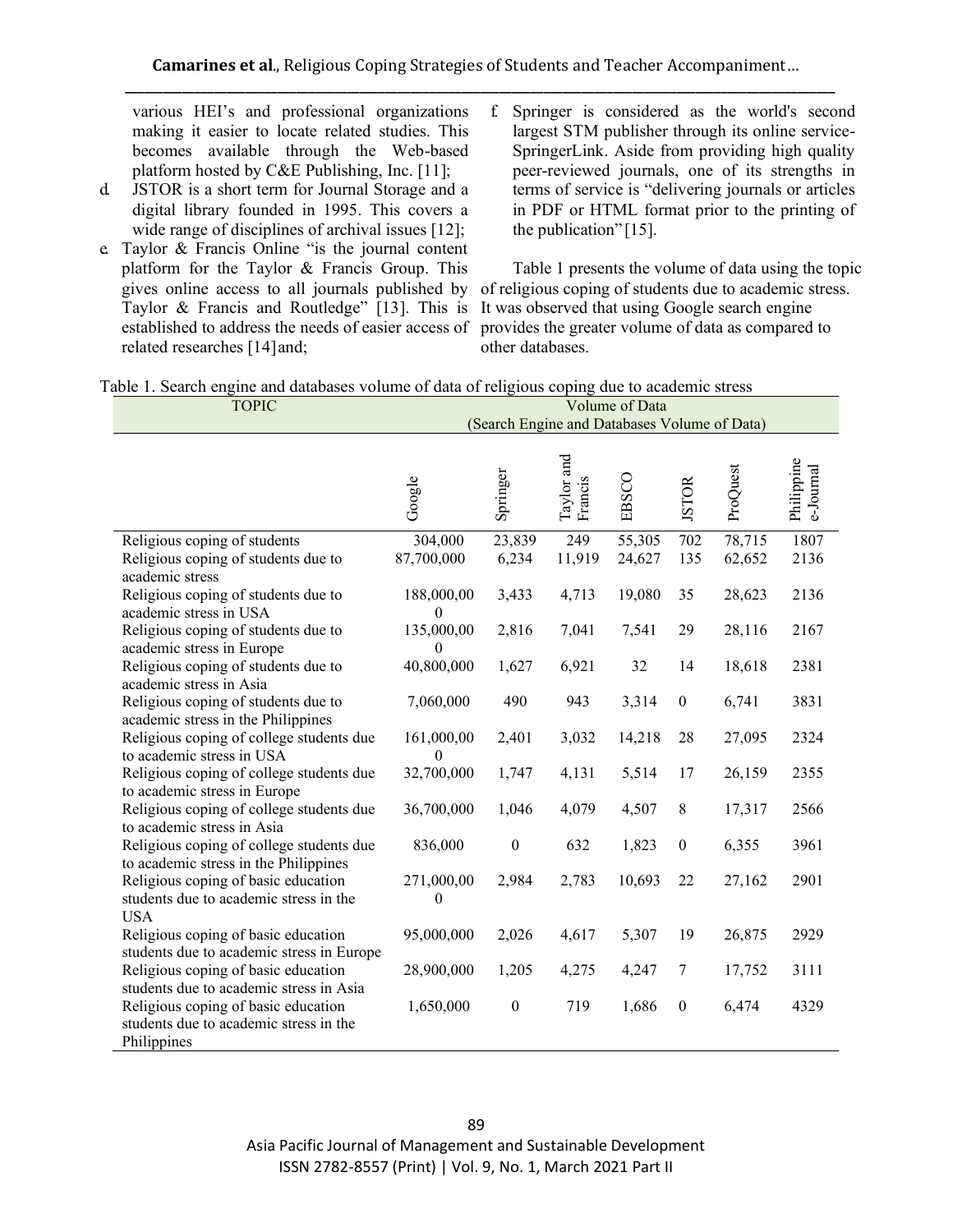**Camarines et al**., Religious Coping Strategies of Students and Teacher Accompaniment… **\_\_\_\_\_\_\_\_\_\_\_\_\_\_\_\_\_\_\_\_\_\_\_\_\_\_\_\_\_\_\_\_\_\_\_\_\_\_\_\_\_\_\_\_\_\_\_\_\_\_\_\_\_\_\_\_\_\_\_\_\_\_\_\_\_\_\_\_\_\_\_\_\_\_\_\_\_\_\_\_\_\_\_\_\_\_\_\_\_\_\_\_\_\_\_\_\_\_\_\_\_\_\_\_\_\_\_\_\_\_\_\_**

| academne su css<br><b>TOPIC</b>                                                                                            | Volume of Data<br>(Search Engine and Databases Volume of Data) |                  |                       |                  |                  |          |                         |
|----------------------------------------------------------------------------------------------------------------------------|----------------------------------------------------------------|------------------|-----------------------|------------------|------------------|----------|-------------------------|
|                                                                                                                            | Google                                                         | Springer         | Taylor and<br>Francis | EBSCO            | <b>JSTOR</b>     | ProQuest | Philippine<br>e-Journal |
| Teachers' accompaniment and                                                                                                | 485,000                                                        | $\overline{4}$   | $\mathbf{0}$          | 819              | 19               | 3,882    | 4097                    |
| students' religious coping<br>Teachers' accompaniment and<br>students' religious coping due to<br>academic stress          | 450,000                                                        | $\boldsymbol{0}$ | $\boldsymbol{0}$      | 474              | 10               | 3,092    | 4171                    |
| Teachers' accompaniment and<br>students' religious coping due to<br>academic stress in USA                                 | 1,030,000                                                      | $\mathbf{1}$     | $\boldsymbol{0}$      | 455              | $\overline{2}$   | 1,671    | 4283                    |
| Teachers' accompaniment and<br>students' religious coping due to<br>academic stress in Europe                              | 453,000                                                        | $\boldsymbol{0}$ | $\boldsymbol{0}$      | 429              | $\boldsymbol{0}$ | 2,268    | 4693                    |
| Teachers' accompaniment and<br>students' religious coping due to<br>academic stress in Asia                                | 1,500,000                                                      | $\boldsymbol{0}$ | $\boldsymbol{0}$      | 410              | 16               | 1,372    | 4839                    |
| Teachers' accompaniment and<br>students' religious coping due to<br>academic stress in the Philippines                     | 1,010,000                                                      | $\boldsymbol{0}$ | $\boldsymbol{0}$      | $\boldsymbol{0}$ | $\boldsymbol{0}$ | 483      | 5734                    |
| Teachers' accompaniment and<br>college students' religious coping due<br>to academic stress in USA                         | 869,000                                                        | $\mathbf{1}$     | $\boldsymbol{0}$      | 444              | $\mathbf{1}$     | 1,558    | 4782                    |
| Teachers' accompaniment and<br>college students' religious coping due<br>to academic stress in Europe                      | 437,000                                                        | $\boldsymbol{0}$ | $\boldsymbol{0}$      | 426              | $\boldsymbol{0}$ | 2,087    | 4302                    |
| Teachers' accompaniment and<br>college students' religious coping due<br>to academic stress n Asia                         | 387,000                                                        | $\boldsymbol{0}$ | $\boldsymbol{0}$      | 408              | $\boldsymbol{0}$ | 1259     | 4410                    |
| Teachers' accompaniment and<br>college students' religious coping due<br>to academic stress in the Philippines             | 1,330,000                                                      | $\boldsymbol{0}$ | $\boldsymbol{0}$      | 386              | $\boldsymbol{0}$ | 17       | 5807                    |
| Teachers' accompaniment and basic<br>education students' religious coping<br>due to academic stress in USA                 | 920,000                                                        | $\mathbf{1}$     | $\boldsymbol{0}$      | 448              | $\boldsymbol{0}$ | 70       | 5076                    |
| Teachers' accompaniment and basic<br>education students' religious coping<br>due to academic stress in Europe              | 473,000                                                        | $\boldsymbol{0}$ | $\boldsymbol{0}$      | 423              | $\boldsymbol{0}$ | 93       | 5087                    |
| Teachers' accompaniment and basic<br>education students' religious coping<br>due to academic stress in Asia                | 405,000                                                        | $\boldsymbol{0}$ | $\boldsymbol{0}$      | 491              | $\boldsymbol{0}$ | 47       | 5217                    |
| Teachers' accompaniment and basic<br>education students' religious coping<br>due to academic stress in the<br>Philippines' | 1,070,000                                                      | $\boldsymbol{0}$ | $\boldsymbol{0}$      | $\boldsymbol{0}$ | $\boldsymbol{0}$ | 19       | 5994                    |

Table 2. Search engine and databases volume of data of teacher's accompaniment and religious coping due to academic stress

A noticeable data profile in Table 2 presents more than one zero (0) figure, meaning there is "no search found" using the topic of teachers' accompaniment of students due to academic stress. The Google search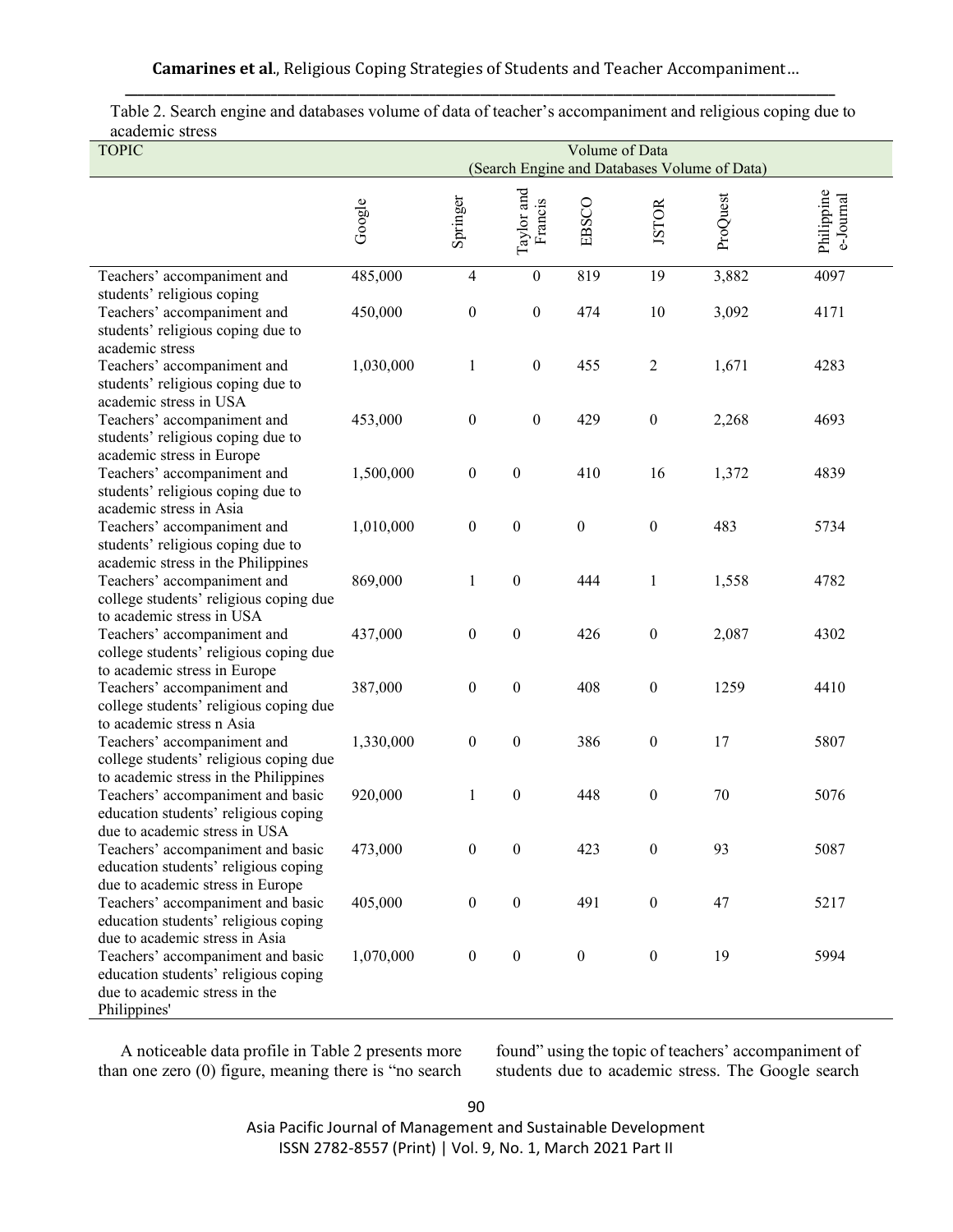engine and databases in Proquest and Philippine e-Journal provided a complete search database and greater volume of data. However, this did not further support the search because of its limitation on the topics searched.

The provided data profile in Tables 1 and 2 was search based on the topic and with no "refine search" applied to it. To be able to gather more refined data and achieve a narrow search, there are criteria set by the researchers. The criteria include location (outside Asia: Europe and America), levels of education (tertiary and basic education level), the year of publication (within 2000-2018) and academic setting.

Applying the criteria through refine search in the content platform, the gathered profile of the whole body of literature, showed limitations from other eBooks and online Journals in terms of the sources. The researchers further trimmed down the databases by utilizing only the online Journals from EBSCO and Taylor and Francis Online. The researchers have a difficulty in looking for related literature because it does not support the given criteria on articles about the topics religious coping and teacher accompaniment especially in the Philippine setting. This holds true to other databases like JSTOR, ProQuest, Philippine e-Journals and eBooks (Springer and Taylor and Francis).

Due to its limitations, the researchers decided to use the two databases, namely EBSCO and Taylor and Francis Online articles. Thus, this resulted to gather a total number of 10 online articles from the original plan of a total of 18 articles to be analyzed.

On the topic of teacher accompaniment, a vast literature directed the researchers to unrelated articles like accompaniment in music, music related subjects and the like. Some articles can provide an idea but do not support the given criteria, like the source is not based on the set list of databases, and the year it was published.

The researchers find literature on religious coping and further categorized these into educational level (tertiary and basic education) demographics (continent) and trends:

Tertiary: e-Journal Taylor and Francis (2000- 2018) Religious Coping of Tertiary Students Due to Academic Stress Outside Asia (Europe and America) A. The research conducted by Kuo, Arnold & Rodriguez-Rubio [16] described that the quality of "intrinsic spirituality" was manifested by persons who reported to have a "one on one relationship with God, to strongly believe in God's presence, to actively and

daily practice spirituality/religion in private, to see the role of their spirituality as high or with great importance, to derive significant meaning from their spirituality/religion, to enlist positive religious stress responses frequently, and to engage regularly in the act of receiving forgiveness from God and forgiving others." Based on the finding of the study, "Intrinsic Spirituality effectively reduced the participants' tendency to resort to avoidance coping behaviors (i.e., distracting or diverting one's attention from the stressor) in responding to the depression and the stress caused by poor academic performance. In turn, a positive path linking Avoidance Coping to Psychological Distress was also found, implicating that the use of avoidant coping by the undergraduate students led to increased psychological symptoms in the present sample. The findings suggest that one way in which spiritual faith and belief can act to improve individuals' psychological well-being is through promoting adaptive and culturally congruent/ appropriate coping behaviors in the face of stressful situations. Intrinsic Spirituality, in and of itself, possesses certain inherent buffering qualities that can protect individuals from serious psychological and emotional impacts of stress (at least with respect to academic-related stressors)". The aim of the study was to analyze the "spirituality-coping-health link in a culturally and religiously diverse 301 undergraduate students with a mean age of 22.79 in 2013 in Canada."

B. Phillips, III & Ano [17] explored how the spiritual dispositional variable of religious fundamentalism relates to and uniquely predicts variance in multiple religious coping strategies in a study entitled "A Reexamination of Religious Fundamentalism: Positive Implications for Coping." It also considered whether such coping methods mediate the relationship between fundamentalism and outcomes both concurrently and over time among 723 American College students. It found out that "religious fundamentalists were more likely to utilize coping methods traditionally associated with positive implications – setting boundaries between their own and others' religious views and values; finding ways to become spiritually cleansed; focusing on religious thoughts and rituals; and viewing a stressor as God's will and a means to grow in their faith." It also found out that "Religious coping fully mediated the relationship between fundamentalism and spiritual outcomes from stress both concurrently and over time."

C. In the study entitled "Religiousness, Religious coping Methods, and Cognitive Test Anxiety among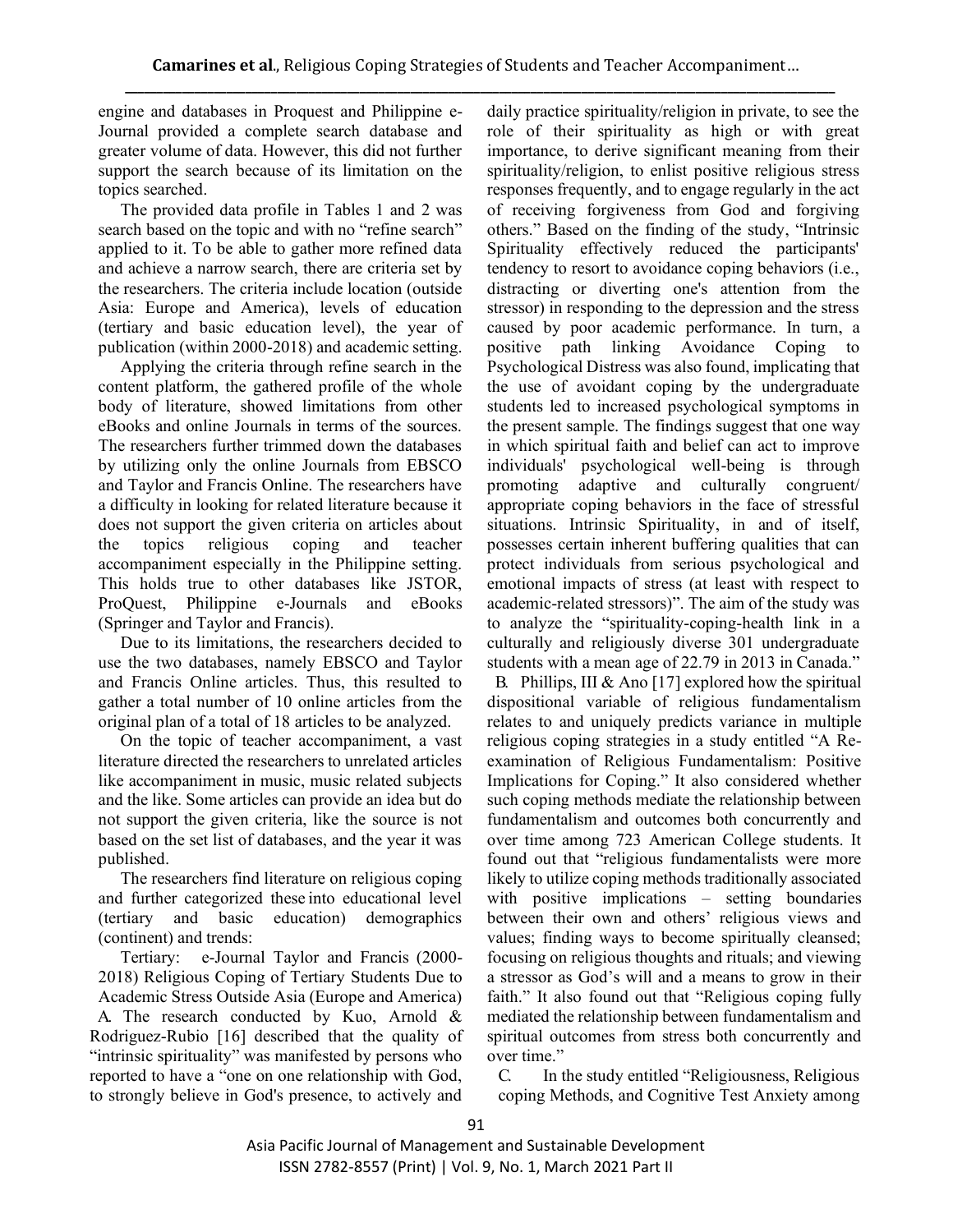African-American College Students" by Franklin [18] with a respondent of 121 African-American ranging in age from 18 to 39 investigated "the roles of religiousness and religious coping methods in predicting cognitive test anxiety". The study described cognitive test anxiety as a variable and as a psychological distress that may result in a "detrimental impact". As described in the study, Psychospiritual interventions are created to "decrease or prevent religious struggles may directly alleviate this kind of psychological distress." However, such was not the case in this study. The researchers found out that the relationship of religiousness and Positive Religious Coping (PRC) to cognitive test anxiety were not negatively related. Even if the respondents in this study at times used the PRC strategies, they did not consider themselves to be very religious. "This phenomenon in the study seems to underscore that some students may identify with a specific religious orientation, yet they do not practice a lifestyle consistent with religiosity. Furthermore, it seems that as perceived importance of religiosity decreases for the student sample of study, the usage of PRC increases. These individuals appear to not practice a lifestyle as it relates to their religiosity, but seem to use PRC methods when certain situations arise."

Religious Coping of Tertiary Students Due to Academic Stress within Asia

**A.** Moussa & Bates [19] conducted a preliminary investigation of Lebanese students' strategies for coping with stressful events. There were 74 Lebanese first-year undergraduate psychology students from AUB. Students were between ages 17 and 22. It has a mean age of 18 years 8 months. To "account for the importance of context by investigating the use of general and religious coping strategies in the context of a Lebanese student. While general coping strategies were the sole significant predictors of distress, religious and general coping strategies were significant predictors of posttraumatic growth" was the main purpose of the study. After the study, it showed that the religious and general coping measures contributed unique amounts of variance to the prediction of posttraumatic growth. These findings contribute to the growing awareness that growth can occur because of stress, particularly in this Lebanese student sample. This study contributed to the growing awareness that growth and transformation can occur because of trauma, and that

pain and suffering are not the sole outcomes.

Basic Education: e-Journal Taylor and Francis (2000- 2018) Religious Coping of Basic Education Students Due to Academic Stress Outside Asia (Europe and America)

**A.** In the year 2009, a study by Van Dyke, Glenwick, Cecero & Kim where the respondents are 76 students from grades six to eight who were studying in three private Catholic middle schools in New York City explored the relationship of religious coping and spirituality in relation to adjustment and psychological distress in urban early adolescents. The result of the study showed that "Correlational and regression analyses found positive religious coping and daily spiritual experiences to be associated with positive affect and life satisfaction, while negative religious coping was associated with negative affect and psychological distress." However, they also found out that the connection between religiosity and mental health to be more strong and vigorous in males than in females [20].

Religious Coping of Basic Education students due to academic stress within Asia

A. To explore the associations between religiosity and both subjective well-being (SW-B) and depression, a sample of 7211 Saudi school children and adolescents was recruited (2159 boys, 5052 girls) in the year 2009. Their ages ranged from 11 to 18 years. These children and adolescents experienced depression. In the study, there were eight basic dimensions of depressions that were identified: Pessimism, Weak concentration, Sleep problems, Anhedonia, Fatigue, Loneliness, Low self-esteem, and Somatic complaints. The results of the "correlations and factor analysis" showed that students who practiced religiosity perceived themselves as "being happier, satisfied with their life, enjoying good physical and mental health, and less depressed" amid depression. One major practical implication of the current results is the possibility of using psychotherapeutic religious involvement in treating depression in Muslim clients. As stated by Abdel-Khalek [21], "Islamic beliefs and practices may have the potential to be integrated, implicitly or explicitly, in psychotherapeutic procedures particularly."

Online Journals EBSCO (2000-2018) Religious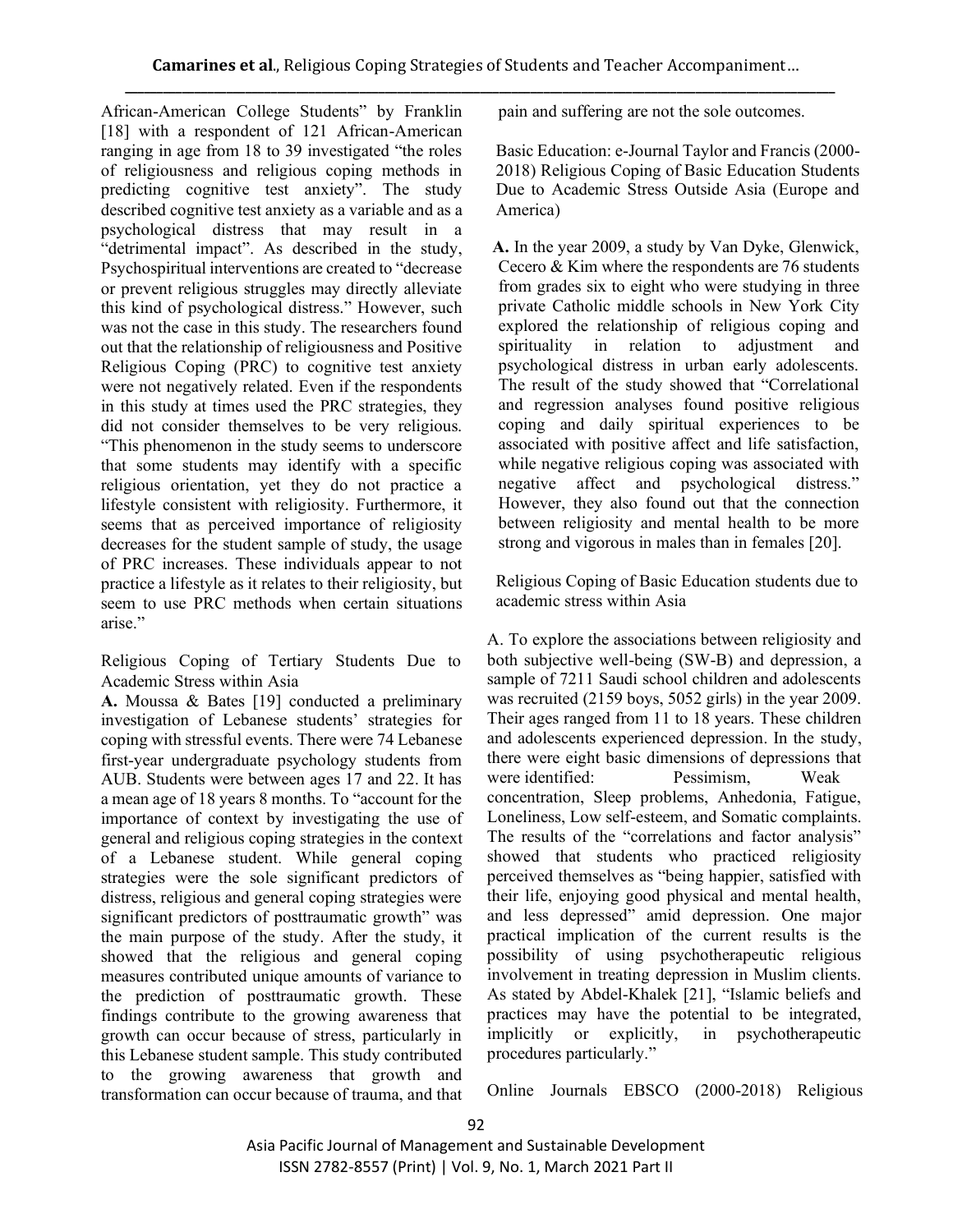Coping of Tertiary Students Due to Academic Stress Outside Asia (Europe and America)

A. "Surrender to God: An Additional Coping Style?" [22] is an article that describes religious coping as how individuals make use of their faith in the way they deal and manage their stress and problems in life. The various reasons why one develops a relationship with God, idea as to the identity of God, and psychological modification can also result in the different approaches in solving problems. The coping style Surrender to God was defined as "not a passive waiting for God to take care of everything; rather, it entails an active choice to relinquish one's will to God's rule." Although the article of Mc-Donald and Gorsuch [22] did not mention what specific problems and when students utilized the coping style, the authors provided an introductory guide for a surrender style of coping as a specific and recognizable approach as compared from other ways and manifestations of religious coping. Positively, data and documentation showed that those who practiced the surrender approach had the strong inclination to view spirituality as a significant and essential aspect of their lives. "They tended to be intrinsically motivated with a significant sense of spiritual well-being, having placed their locus of control in God."

B. The study entitled "Religious coping, stress, and quality of life of Muslim university students in New Zealand" by Gardner, Krägeloha, and Henning [23] investigated the relationships between "levels of spirituality/religiosity, perceived stress, quality of life (QOL), and positive and negative religious coping among Muslim university students in New Zealand. They found out that the Muslim participants have "very high levels of spirituality/religiosity." In this study, it was described that when students faced stress, they "used both positive and negative religious coping methods." However, "for international students, positive religious coping was positively related to QOL and lack of stress" while for domestic students "negative religious coping was negatively related to QOL and increased stress."

C. The article described by Drey [24] has shown to impact scholastic performance about the presently problematic phenomenon about college student test anxiety. "The first study on the interaction of Christian prayer and test anxiety which aims to determine whether Christian prayer was more effective in

lowering test anxiety compared to the use of guided meditation or a study guide. The use of Christian prayer was explored to find out if college student's test anxiety was lessened. It was hypothesized that Christian prayer would significantly reduce physiological test anxiety biomarkers of heart rate (HR), salivary cortisol (SC), and salivary alpha amylase (SAA)."

"The three hypotheses of the study were not supported that Christian prayer is not significantly more effective at reducing test anxiety for college students than a guided meditation or study guide. However, the findings indicated that Christian prayer was equally efficacious in reducing test anxiety when compared to guided meditation and studying. A claim from the study described that there are no previous studies measuring the effect of Christian prayer on test anxiety and the nature of the relationship between prayer and anxiety."

"The findings also suggest that the stressor was potentially not stressful enough to activate the heart rate (HR) and/or salivary alpha amylase (SAA) systems. It was suggested in the article that all social work practitioners need to be culturally competent and understand the possible benefits of religious beliefs in their practice and in the lives of their clients."

Religious Coping of Tertiary Students due to Academic Stress within Asia

A. The study entitled "Factor Analysis and Validation of the Brief Religious Coping Scale (Brief-RCOPE) in Iranian university students" by Mohammadzadeha and Najafib [25] explored the factor analysis and validation of the Brief Religious Coping Scale. The respondents of the study are 339 university students in Iran. From the perspective of the researchers, a proper and appropriate instrument is needed to assess how a person copes religiously. They choose the Brief-RCOPE Scale. "Three types of reliability, namely test–retest reliability, split-half, and internal consistency were used to explore the reliability of Brief-RCOPE Scale. It led to the extraction of positive and negative religious coping factors. In terms of gender differences, the results suggested no significant difference between male and female groups in Brief-RCOPE Scale. Accordingly, females scored higher in positive religious coping and no significant difference was observed between the two groups regarding negative religious coping."

## **RESULTS AND DISCUSSION**

The articles above present the different studies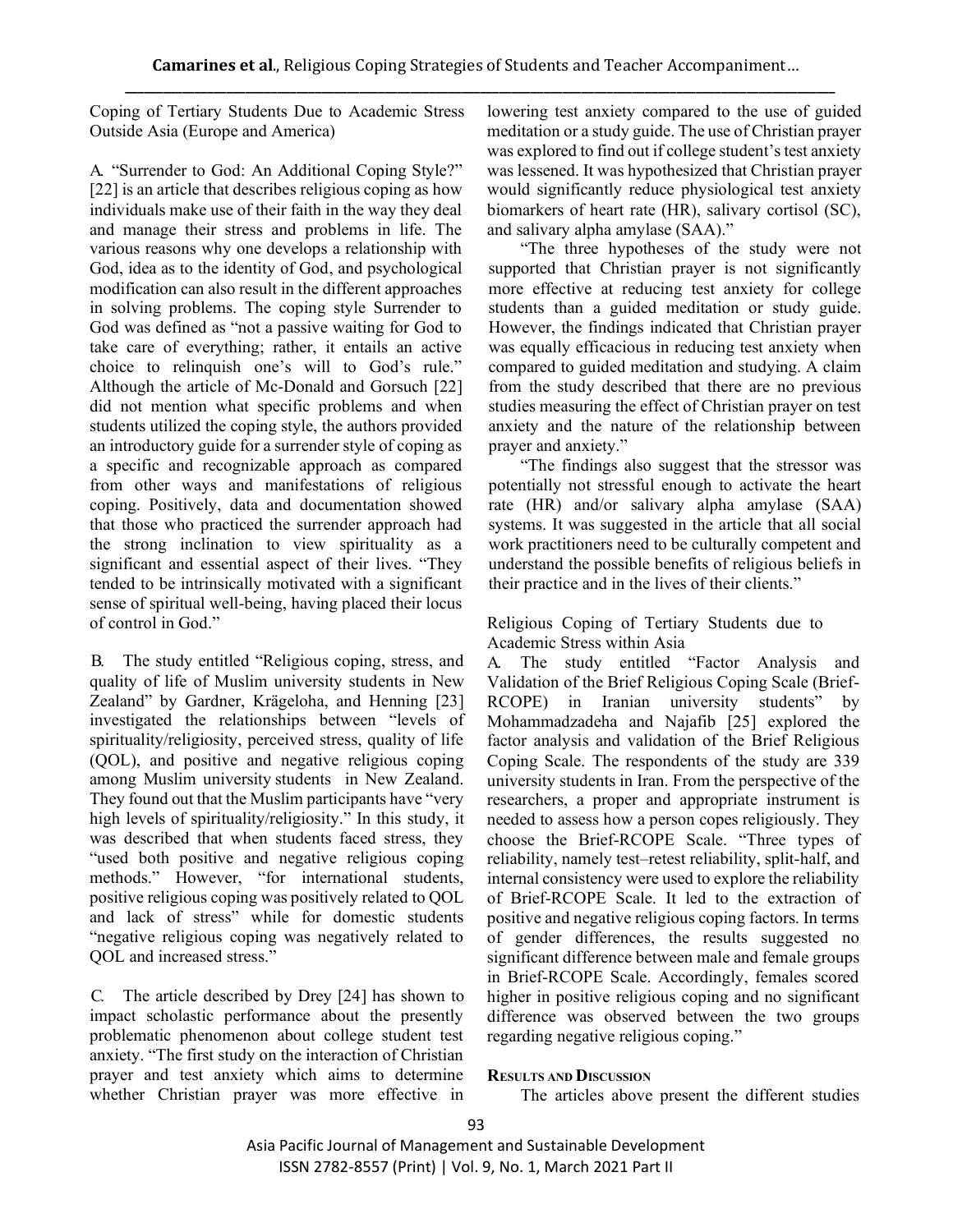from tertiary and basic education levels on the topic religious coping due to academic stress at outside Asia (America and Europe) and within Asia. To gain understanding from the data gathered, the researchers made use of a thematic analysis to conduct a more specific research and scrutiny. Thematic analysis is defined as "the process of identifying patterns or themes within qualitative data." [7]

The data were coded manually every two to three lines of text. This will allow the researchers to identify key words, concepts, images and reflections [26]. Applying Braun and Clarke [7] six-phase guide framework for conducting analysis of the data: "become familiar with the data, generate initial codes, search for themes, review themes, define themes, and make a write-up." Below highlight the themes based

on levels, location and topic:

Coding and Searching for themes

A theme should present its significance, and provides a diagram that shows something indicative or compelling about the data and/or research question [27]. The small data gathered provided an overlap during the coding stage and during the preliminary themes identification. Examining closely, some of the codes can be fit together in a theme.

After this step, codes were arranged into broader themes that seemed to answerspecifically the research queries. Table 3 shows all the preliminary themes that are named and described in Extract 1, together with the codes that are correlated with it.

| Religious coping of college students due to academic stress outside Asia |                                       |                                     |                                      |  |  |
|--------------------------------------------------------------------------|---------------------------------------|-------------------------------------|--------------------------------------|--|--|
| Roles                                                                    | Effects                               | Description                         | Relationships                        |  |  |
| Code:                                                                    | Code:                                 | Code:                               | Code:                                |  |  |
| Predicts                                                                 | positive implications                 | cognitive test anxiety              | religiousness and particular         |  |  |
| Mediate                                                                  | protect individuals from serious      | detrimental impact                  | Religious Coping were not            |  |  |
| predicting cognitive                                                     | psychological<br>and<br>emotional     | psychological distress              | negatively related to cognitive test |  |  |
| test anxiety                                                             | impacts of stress                     | intrinsic spirituality              | anxiety.                             |  |  |
| buffering<br>qualities                                                   |                                       | personal relationship with God      |                                      |  |  |
| Intrinsic Spiritualty                                                    | Psychospiritual interventions         | hold strong conviction about        | Religious coping and spirituality    |  |  |
|                                                                          | utilize the surrender approach        | God's presence                      | relate to adjustment and             |  |  |
|                                                                          | tended to view spirituality as an     | to routinely practice               | psychological distress in urban      |  |  |
|                                                                          | important aspect of their lives       | spirituality/religion in private    | early adolescents                    |  |  |
|                                                                          | decrease or prevent religious         | to rank the role of their           | Positively related to lack of stress |  |  |
|                                                                          | struggles                             | spirituality as high or with great  |                                      |  |  |
|                                                                          | directly alleviate this kind of       | importance                          |                                      |  |  |
|                                                                          | psychological distress                | to derive significant meaning       |                                      |  |  |
|                                                                          | perceived as important                | from their spirituality/religion    |                                      |  |  |
|                                                                          | Christian prayer to lessen college    | to enlist positive religious stress |                                      |  |  |
|                                                                          | student test anxiety                  | responses frequently                |                                      |  |  |
|                                                                          | usage of PRC increases.               | engage regularly in the act of      |                                      |  |  |
|                                                                          | Intrinsic Spirituality                | receiving forgiveness from God      |                                      |  |  |
|                                                                          | reduced the participants' tendency    | and forgiving others                |                                      |  |  |
|                                                                          | to resort to avoidance coping         |                                     |                                      |  |  |
|                                                                          | behaviors in responding to the        |                                     |                                      |  |  |
|                                                                          | depression                            |                                     |                                      |  |  |
|                                                                          | stress caused by                      |                                     |                                      |  |  |
|                                                                          | academic performance.                 |                                     |                                      |  |  |
| Practices consistency                                                    | Applicability                         | Spirituality-coping-health link     | Setting                              |  |  |
| Code:                                                                    | Code:                                 |                                     | Code:                                |  |  |
| did not consider                                                         | appear to not practice a lifestyle as |                                     | culturally and religiously diverse   |  |  |
| themselves to be very                                                    | it relates to their religiosity       |                                     | Muslim university students           |  |  |
| religious                                                                | use PRC methods when certain          |                                     | culturally competent and             |  |  |
| utilized particular RC                                                   | situations arise                      |                                     | understand the possible benefits     |  |  |
| identify with a                                                          | promoting adaptive and culturally     |                                     | of religious beliefs in their        |  |  |
| specific religious                                                       | congruent/appropriate<br>coping       |                                     | practice and in the lives of their   |  |  |
| orientation, yet they                                                    | behaviors in the face of stressful    |                                     | clients                              |  |  |
| do not practice a                                                        | situations                            |                                     |                                      |  |  |
| lifestyle consistent                                                     | used both PRC and NRC                 |                                     |                                      |  |  |
| with religiosity.                                                        |                                       |                                     |                                      |  |  |

Table 3. Preliminary Themes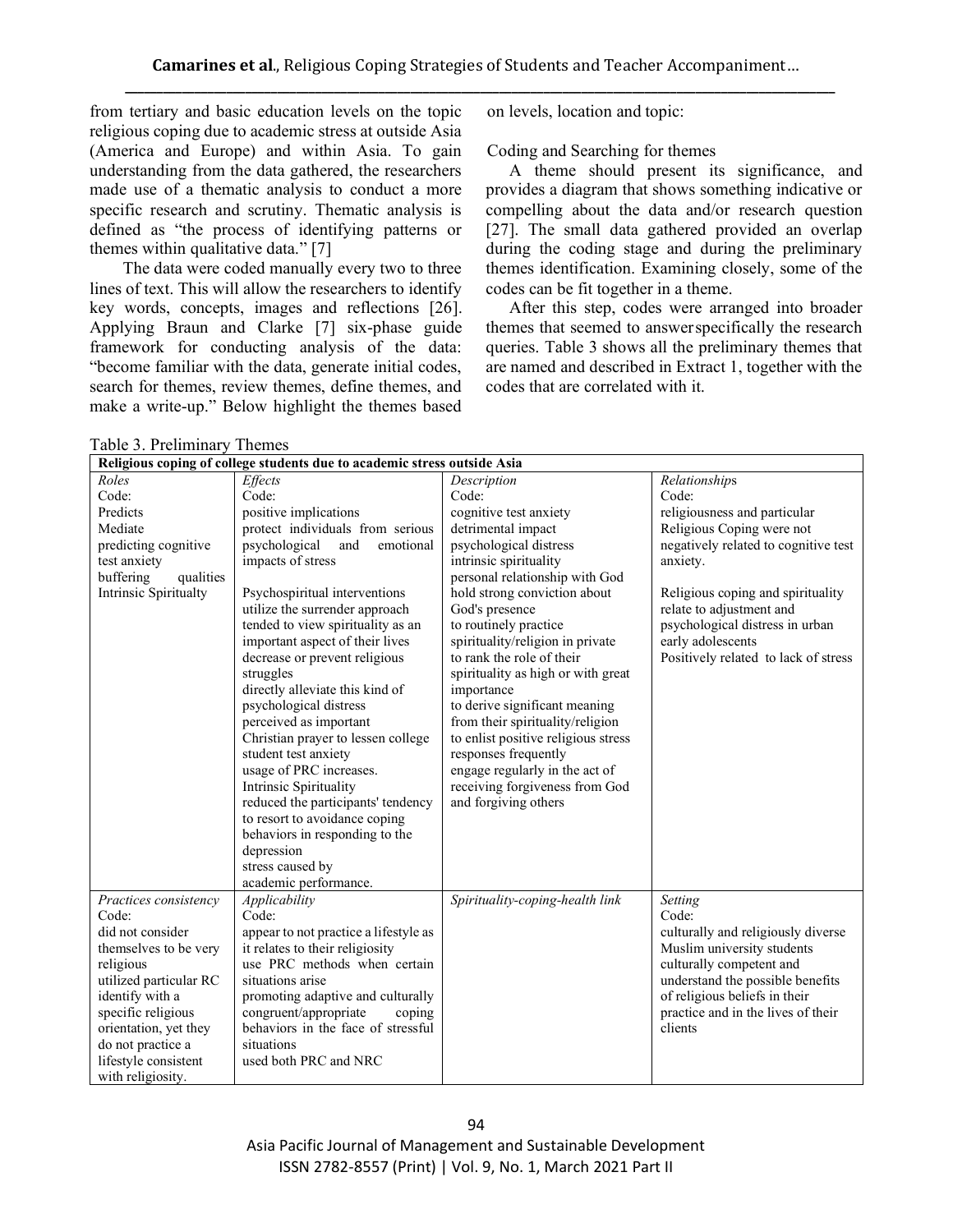| Table 3. Continued                                                               |                                                |                                    |  |  |  |  |
|----------------------------------------------------------------------------------|------------------------------------------------|------------------------------------|--|--|--|--|
| Religious coping of basic education students due to academic stress outside Asia |                                                |                                    |  |  |  |  |
| Relationships                                                                    |                                                |                                    |  |  |  |  |
| found positive religious coping and daily                                        |                                                |                                    |  |  |  |  |
| spiritual experiences to be associated with                                      |                                                |                                    |  |  |  |  |
| positive affect and life satisfaction                                            |                                                |                                    |  |  |  |  |
|                                                                                  |                                                |                                    |  |  |  |  |
| negative religious coping was associated with                                    |                                                |                                    |  |  |  |  |
| negative affect and psychological distress                                       |                                                |                                    |  |  |  |  |
| Religious coping of college students due to academic stress in within Asia       |                                                |                                    |  |  |  |  |
| Use                                                                              | Role                                           | Effects                            |  |  |  |  |
| use of general and RC strategies in the context                                  | GC coping strategies were the sole significant | growth can occur as a result of    |  |  |  |  |
| of a Lebanese student                                                            | predictors of distress                         | stress                             |  |  |  |  |
|                                                                                  | RC and GC strategies were significant          |                                    |  |  |  |  |
| a right instrument is required to measure RC                                     | predictors of posttraumatic growth             |                                    |  |  |  |  |
|                                                                                  | Females scored higher in PRC                   |                                    |  |  |  |  |
| Religious coping of basic education students due to academic stress within Asia  |                                                |                                    |  |  |  |  |
| Relationship                                                                     | Effects                                        | <i>Intervention</i>                |  |  |  |  |
| Correlation with the use of RC and depression                                    | Practicing RC makes life happier, satisfied    | integrated Islamic beliefs and     |  |  |  |  |
|                                                                                  | with their life, enjoying good physical and    | practices implicitly or explicitly |  |  |  |  |
|                                                                                  | mental health, and less depressed              | in the psychotherapeutic           |  |  |  |  |
|                                                                                  |                                                | procedures particularly            |  |  |  |  |
|                                                                                  | depression                                     |                                    |  |  |  |  |
|                                                                                  | Pessimism, Weak concentration, Sleep           |                                    |  |  |  |  |
|                                                                                  | problems, Anhedonia, Fatigue, Loneliness,      |                                    |  |  |  |  |
|                                                                                  | Low self-esteem, and Somatic complaints        |                                    |  |  |  |  |

Review themes

This phase presents, reviews, modifies and develops the preliminary themes that are identified in Table 3. The data were analyzed in terms of its association and support with each theme and the themes were evaluated further whether it connects and corresponds in the frame of reference in the totality of the data set.

"Cut and paste" command in the computer was utilized and the data associated with each theme is color-coded. Maguire & Delahunt [27] emphasized that themes should be "coherent and distinct from each other."

In reviewing the themes, the researchers

followed the suggestions of Maguire & Delahunt [27], namely:

- a. "Do the themes make sense?"
- b. "Does the data support the themes?"
- c. "Am I trying to fit too much into a theme?"
- d. "If themes overlap, are they separate themes?"
- e. "Are there themes within themes (subthemes)?"
- f. "Are there other themes within the data?"

Reviewing the preliminary themes, researchers extracted emerging themes as shown in Tables 4 & 5:

| Theme: Role of      | Theme: Measure of         | Theme: Causes and Effect | Theme: Religious Practices                     |
|---------------------|---------------------------|--------------------------|------------------------------------------------|
| Religious Coping    | Religious Coping          | of Stress                | did not consider themselves to be              |
|                     |                           | test anxiety             | very religious                                 |
|                     | <b>Positive Religious</b> | Psychological            | utilized particular RC                         |
| Predicts            | Coping                    | growth (development or   | identify with<br>specific<br>religious<br>a    |
| Mediate             | positive implications     | posttraumatic growth)    | orientation, yet they do not practice a        |
| predicting          | perceived as important    | academic performance     | lifestyle consistent with religiosity appear   |
| cognitive test      | decrease or prevent       |                          | to not practice a lifestyle as it relates to   |
| anxiety             | religious struggles       | detrimental impact       | their religiosity use PRC methods when         |
| buffering qualities | protect individuals from  |                          | certain situations arise to routinely          |
| Intrinsic           | serious psychological     | Sub-Themes: Intervention | practice spirituality/religion in private to   |
| Spiritualty         | and emotional impacts of  |                          | rank the role of their spirituality as high or |

#### Table 4. Emerging themes of college students from outside and within Asia **Religious coping of college students due to academic stress outside and within Asia**

Asia Pacific Journal of Management and Sustainable Development ISSN 2782-8557 (Print) | Vol. 9, No. 1, March 2021 Part II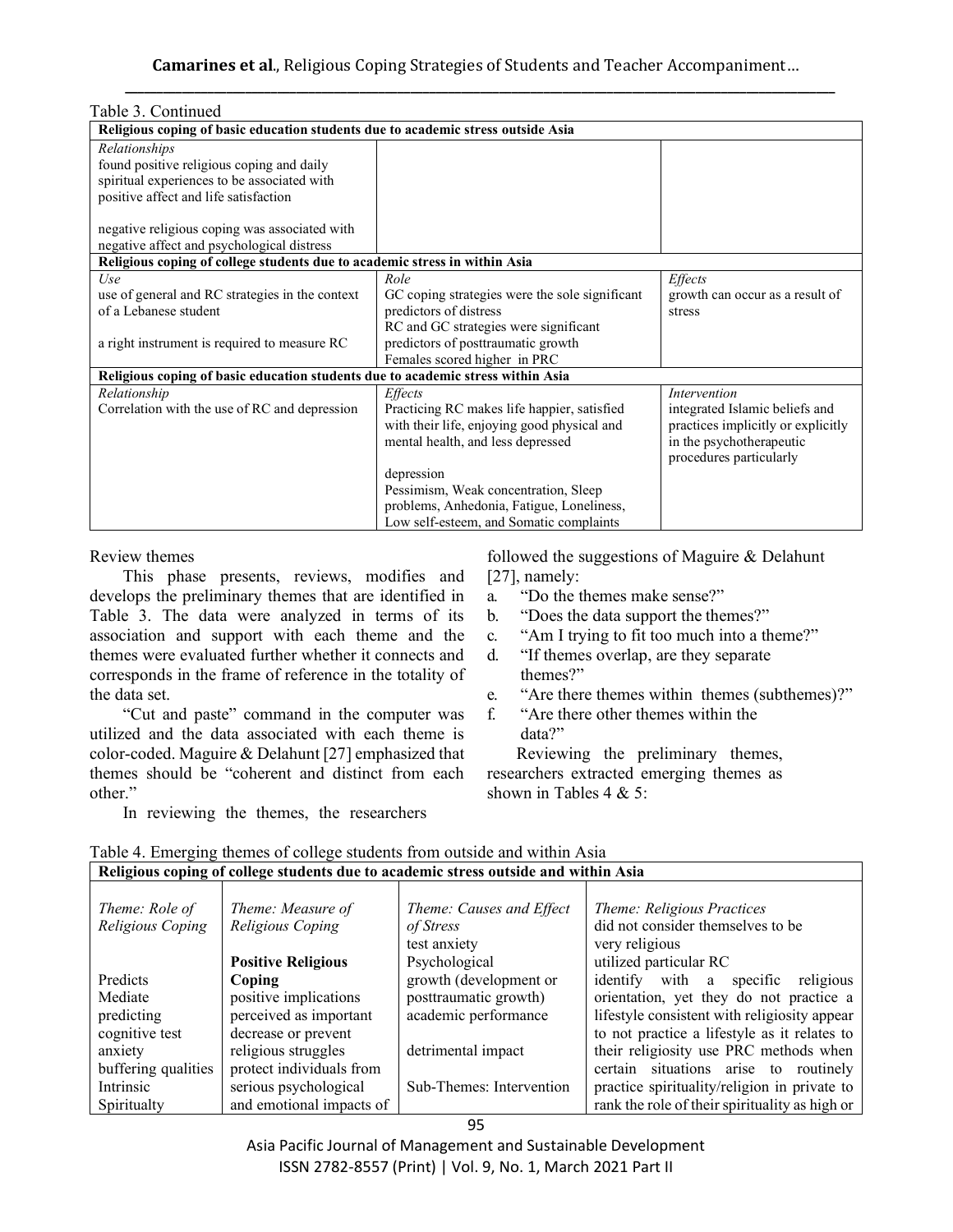**Camarines et al**., Religious Coping Strategies of Students and Teacher Accompaniment…

| Psychospiritual<br>stress reduced the<br>GC coping<br>participants' tendency to<br>interventions<br>resort to avoidance<br>and forgiving others<br>strategies were<br>the sole<br>coping behaviors in<br>responding to the<br>significant<br>Sub-Themes: Culture, Gender and<br>predictors of<br>depression<br>Diversity<br>distress RC and<br>usage of PRC increases<br>GC strategies<br>personal relationship<br>adaptive<br>promoting<br>and<br>were significant<br>with God<br>in the face of stressful situations<br>predictors of<br>hold strong conviction<br>posttraumatic<br>about God's presence<br>to derive significant<br>growth<br>meaning from<br>student<br>spirituality/religion<br>Females scored higher in PRC<br>to enlist positive<br>religiousness and<br>particular<br>religious stress responses<br>frequently<br>Religious Coping<br>utilize the surrender<br>clients<br>were not<br>approach tended to view<br>negatively related<br>to cognitive test<br>spirituality as an<br>important aspect of their<br>anxiety.<br>lives<br>Religious coping<br>and spirituality<br><b>Negative Religious</b><br>relate to<br>Coping<br>adjustment and<br>psychological<br><b>Positive and Negative</b><br>distress in urban<br><b>Side of Religion</b><br>directly alleviate this<br>early adolescents |                       |                                                                                                                                                                                                                                                                                                                                                                                                                     |
|-------------------------------------------------------------------------------------------------------------------------------------------------------------------------------------------------------------------------------------------------------------------------------------------------------------------------------------------------------------------------------------------------------------------------------------------------------------------------------------------------------------------------------------------------------------------------------------------------------------------------------------------------------------------------------------------------------------------------------------------------------------------------------------------------------------------------------------------------------------------------------------------------------------------------------------------------------------------------------------------------------------------------------------------------------------------------------------------------------------------------------------------------------------------------------------------------------------------------------------------------------------------------------------------------------------------------|-----------------------|---------------------------------------------------------------------------------------------------------------------------------------------------------------------------------------------------------------------------------------------------------------------------------------------------------------------------------------------------------------------------------------------------------------------|
|                                                                                                                                                                                                                                                                                                                                                                                                                                                                                                                                                                                                                                                                                                                                                                                                                                                                                                                                                                                                                                                                                                                                                                                                                                                                                                                         |                       | with great importance engage regularly in<br>the act of receiving forgiveness from God<br>culturally and religiously diverse students<br>culturally<br>congruent/appropriate coping behaviors<br>use of general and religious coping<br>strategies in the context of a Lebanese<br>culturally competent and understand the<br>possible benefits of religious beliefs in<br>their practice and in the lives of their |
| distress                                                                                                                                                                                                                                                                                                                                                                                                                                                                                                                                                                                                                                                                                                                                                                                                                                                                                                                                                                                                                                                                                                                                                                                                                                                                                                                | kind of psychological |                                                                                                                                                                                                                                                                                                                                                                                                                     |

# Table 5. Emerging themes of basic education students from outside and within Asia

| Theme: Relationship of Religious  | Theme: Measure of                | Theme: Causes and Effect     | Theme: Religious         |
|-----------------------------------|----------------------------------|------------------------------|--------------------------|
| Coping                            | Religious Coping                 | of Stress                    | Practices                |
|                                   |                                  |                              |                          |
|                                   |                                  |                              | daily spiritual          |
| Correlates with the use of RC and | <b>Positive Religious Coping</b> |                              | experiences              |
| depression                        |                                  | Using RC makes life          | implicitly or explicitly |
|                                   | positive affect and life         | happier satisfied with their | Islamic beliefs and      |
| Sub-Themes: Intervention          | satisfaction                     | life, enjoying good          | practices                |
| psychotherapeutic procedures      |                                  | physical and mental health   |                          |
|                                   |                                  | less depressed               |                          |
|                                   | <b>Negative Religious</b>        |                              | Sub-Themes: Culture,     |
|                                   | Coping                           | Without RC                   | Gender and Diversity     |
|                                   | affect<br>negative<br>and        | depression                   | Saudi school children    |
|                                   | psychological distress           | Pessimism                    | and adolescents          |
|                                   |                                  | Weak concentration           |                          |
|                                   |                                  | Sleep problems               |                          |
|                                   |                                  | Anhedonia                    |                          |
|                                   |                                  | Fatigue                      |                          |
|                                   |                                  | Loneliness                   |                          |
|                                   |                                  | Low self-esteem              |                          |
|                                   |                                  | Somatic complaints           |                          |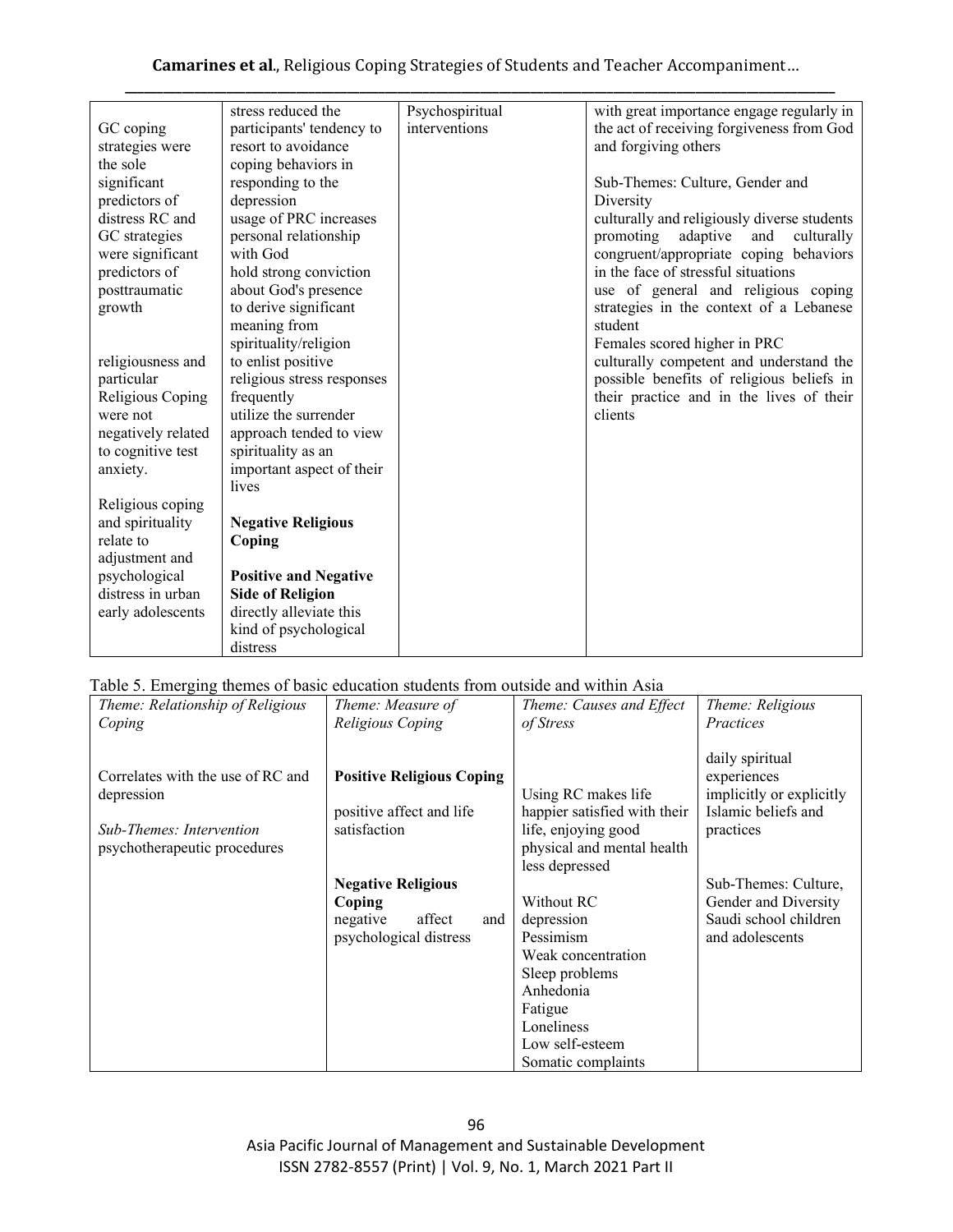Upon analysis, the researchers created new themes from the preliminary themes. From the 10 preliminary themes in the Tertiary level, it was reduced to 4 emerging themes namely, "*Role of Religious Coping, Measures of Religious Coping, Causes and Effects of Religious Coping, and Religious Practices*." The 4 preliminary themes from the Basic education level have remained but the name of the emerging themes was changed to *Relationship of Religious Coping, Measures of Religious Coping, "Causes and Effects of Religious Coping, and Religious Practices."*

In the preliminary theme, *Spirituality-Coping health link*, can be included as part of sub-themes because of not enough data to support given the set of criteria. *Relationship of Religious Coping in* Basic Education level and *Causes and Effects of Religious Coping* in Tertiary level have both contained subthemes intervention. For the emerging theme on *Religious practices* both levels have an emerging subtheme on *Culture, Gender and Diversity*.

So, to summarize, we made several changes for Tertiary level at this stage like: *Description and Relationships* is integrated to the "*Measures of Religious Coping*;" *Practices Consistency* is change to "*Religious Pra*c*tices"* with the sub-themes: *Culture, Gender and Diversity*; *Effects* was changed to a new



*Legend: RC-Religious Coping, TA-Teacher Accompaniment, RoRC-Roles of Religious Coping, C&E-Cause and Effects, MRC-Measures of Religious Coping, RRC-Relationship of Religious Coping, CGD-Culture, Gender and Diversity, INT-Intervention*

Figure 1. Interaction of themes

There is a growing body of literature in countries outside Asia that suggests tertiary and basic education students often kindle their faith and relationship with their respective gods in coping with academic stress. In contrast to the Asian region where little is said about it and even a zero number of studies in the Philippines.

To date, there was already a research conducted on teacher accompaniment in the Philippines. The study investigated the empirical basis and developed a name theme, *Causes and Effects.*

#### Construe themes

This is the concluding clarification of the themes. Researchers identified the importance of every single theme and how do they relate to one another. The interaction of the subthemes (orange code) will be analyzed if it is embedded in the other themes.

Figure 1 below presents a concluding thematic map that presents the interrelation and connection between themes. The broken line represents unexplored literature of teacher accompaniment due to limited if not no sources related to this topic.

#### **CONCLUSION AND RECOMMENDATION**

Looking at the different themes, one can notice the influence and participation of religious coping mechanisms in every stage of the dilemma of the students. These were the same observations made by Pargament [29] [30]; Pargament and Ano [31]. They said that "religion is actively and dynamically involved in every stage of the coping process, helping people find, maintain and transform significance; as a dynamic process, religious coping changes with temporal, contextual and circumstantial situations."

reliable measure to assess students' attitudes towards teacher accompaniment [5].

Undeniably, as teachers guide the students in combating academic stress, it would be helpful if teachers understand the journey of the students as they face the challenges and triumphs in their academic life. Teachers cannot distance themselves from the problems of the students and how they confront it. They are with them almost every day. Thus, teachers ought to heighten their awareness regarding religious coping mechanisms. The result of it would be helpful in preventing the difficulties encountered by the students from increasing and even to the extent of making it uncontrollable for the students, teachers and even the entire community.

From the literature and data gathered, the Philippines at this point, is not openly educated when it comes to accompaniment of students inside the classroom. Oftentimes, students may seek support from the religious authorities in the academic community like nuns, priests or brothers. Other than that, the role of teacher goes for referring students to the guidance counselor. Oftentimes, students being referred to the Guidance office provides a different connotation. Researchers assume that students cannot delineate the

Asia Pacific Journal of Management and Sustainable Development ISSN 2782-8557 (Print) | Vol. 9, No. 1, March 2021 Part II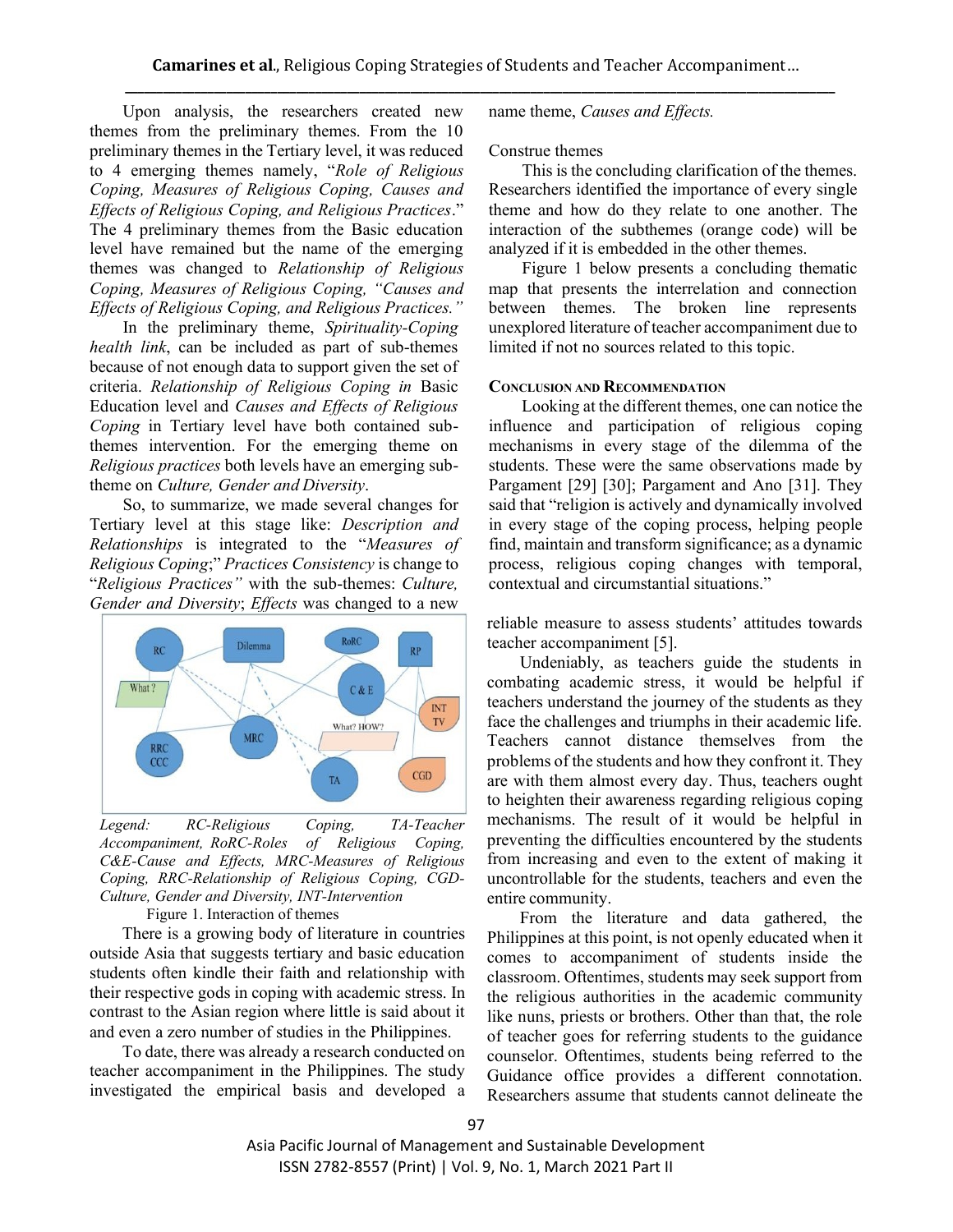function of the Guidance office (GO), because of their experience during their primary and SHS years, where GO also serves as the Discipline Office.

As the first hand to gather information based from the observations among students, the teacher's role will not go beyond the role of instruction. In the advent of implementing the Mental Health Act 2017, we hope that every learning institution will take seriously the services and programs to address the needs of the students particularly in the new normal situation, where the mode of instruction is via online. The present study provides some insights towards the preliminary definition of "accompaniment".

Thus, we are challenging new perspectives and proposing how possible the role of teachers take in the classroom (face to face) or through various social media platforms for students who are in distress. A need to further explore the religious coping mechanism of college and basic education in the Philippines and how teachers respond when students ask for their guidance and assistance. This can be done by assessing their presence through the manifestations in their behavior and personality using the Teacher Accompaniment Scale (TAS) [5].

## **REFERENCES**

- [1] Reddy, R., Rhodes, J. & Mulhall, P. (2003). The influence of teacher supporton student adjustment in the middle school years: A latent growth curve study.
- [2] Bergin, A. E. (1983). Religiosity and mental health: A critical reevaluation and meta-analysis. Professional Psychology: Research and Practice, 14(2), 170-184.
- [3] Ano, G. & Vasconcelles, E. (2004). Religious coping and psychological adjustment to stress: A meta-analysis. Journal of Clinical Psychology 61(4), 461-480.
- [4] Pargament, K. I., & Raiya, H. A. (2007).A decade of research on the psychology of religion and coping: Things we assumed and lessons we learned. Psyche and Logos, 282, pp. 742–66.
- [5] Baring, R., Camarines, T., Cabatbat, KP., & Reysen, S. (2020). Understanding teacher accompaniment in schools: the development and validation of the teacher accompaniment scale. Asia-Pacific Social Science Review (20)4 2020, pp. 77-87.
- [6] Pedneault, K. (n.d.). The Role of Meta-Analysis in Scientific Studies. URL[:](https://www.verywellmind.com/definition-of-meta-analysis-425254) [https://www.verywellmind.com/definition-](https://www.verywellmind.com/definition-of-meta-analysis-425254) [of-meta](https://www.verywellmind.com/definition-of-meta-analysis-425254)[analysis-425254.](https://www.verywellmind.com/definition-of-meta-analysis-425254) March 20, 2019.
- [7] Higgins, J.P.T and Green, S. (2011). Cochrane

Handbook for Systematic Reviews of Interventions Version 5.1.0. URL: [https://handbook-5-](https://handbook-5-1.cochrane.org/) [1.cochrane.org/.](https://handbook-5-1.cochrane.org/)

- [8] Braun, V. & Clarke, V. (2006). Using thematic analysis in psychology. Qualitative Research in Psychology, 3, 77-101.
- [9] Business Dictionary (n.d.). URL[:](http://www.businessdictionary.com/definition/search-engine.html) [http://www.businessdictionary.com/definiti](http://www.businessdictionary.com/definition/search-engine.html) [on/search-engine.html.](http://www.businessdictionary.com/definition/search-engine.html)
- [10] CSN College Library Services. (n.d.). Databases vs. Search Engines: What's the Difference? UR[L:](https://www.csn.edu/sites/default/files/legacy/PDFFiles/Library/%20dbasesearch3.pdf) [https://www.csn.edu/sites/default/files/lega](https://www.csn.edu/sites/default/files/legacy/PDFFiles/Library/%20dbasesearch3.pdf) [cy/PDFFiles/Library/ dbasesearch3.pdf.](https://www.csn.edu/sites/default/files/legacy/PDFFiles/Library/%20dbasesearch3.pdf) January 9, 2018.
- [11] About EBSCO. (n.d.). URL: https:/[/www.ebsco.com/abou](http://www.ebsco.com/abou)[t.](https://www.ebsco.com/about)
- [12] Philippine E-Journals. (n.d.). URL: https://ejournals.ph/.
- [13] Databases. (2012).URL: https://xsite.dlsu.edu.ph/library/resources/d atabases.a[sp.](https://xsite.dlsu.edu.ph/library/resources/databases.asp)
- [14] Taylor & Francis. (2020). URL: https:/[/www.unisa.ac.za/sites/corporate/def](http://www.unisa.ac.za/sites/corporate/def) ault/Library.
- [15] Taylor & Francis Online. (2021). URL: https://taylorandfrancis.com/online/taylor-fr ancisonlinhe/.
- [16] Springer. (n.d.). URL[:](http://www.digitallibrary.edu.pk/springer.ht) <http://www.digitallibrary.edu.pk/springer.ht> ml.
- [17] Kuo, B., C. H., Arnold, R., Rodriguez-Rubio, B. (2013). Mediating effects of coping in the link between spirituality and psychological distress in a culturally diverse undergraduate sample, Mental Health, Religion & Culture, 17:2, 173-184.
- [18] Phillips, R. E. III & Ano, G. G. (2015). A reexamination of religious fundamentalism: positive implications for coping. Mental Health, Religion & Culture, 18:4, 299-311.
- [19] Franklin, A. S., (2016). Religiousness, religious coping methods, and cognitive test anxiety among African-American college students. Mental Health, Religion & Culture, 19:9, 1000-1012.
- [20] Moussa, M. M. & Bates, G. W. (2011). A preliminary investigation of Lebanese students' strategies for coping with stressful events, Mental Health, Religion & amp; Culture, 14:5, 489-510.
- [21] Van Dyke, C. J., Glenwick, D. S., Cecero, J. J. & Kim, S. (2009). The relationship of religious coping and spirituality to adjustment and psychological distress in urban early adolescents, Mental Health, Religion & Culture, 12:4, 369-383, DOI: [10.1080/13674670902737723.](https://doi.org/10.1080/13674670902737723)
- [22] Abdel-Khalek, A. M. (2009). Religiosity, subjective well-being, and depression in Saudi children and adolescents, Mental Health, Religion & Culture,

Asia Pacific Journal of Management and Sustainable Development ISSN 2782-8557 (Print) | Vol. 9, No. 1, March 2021 Part II